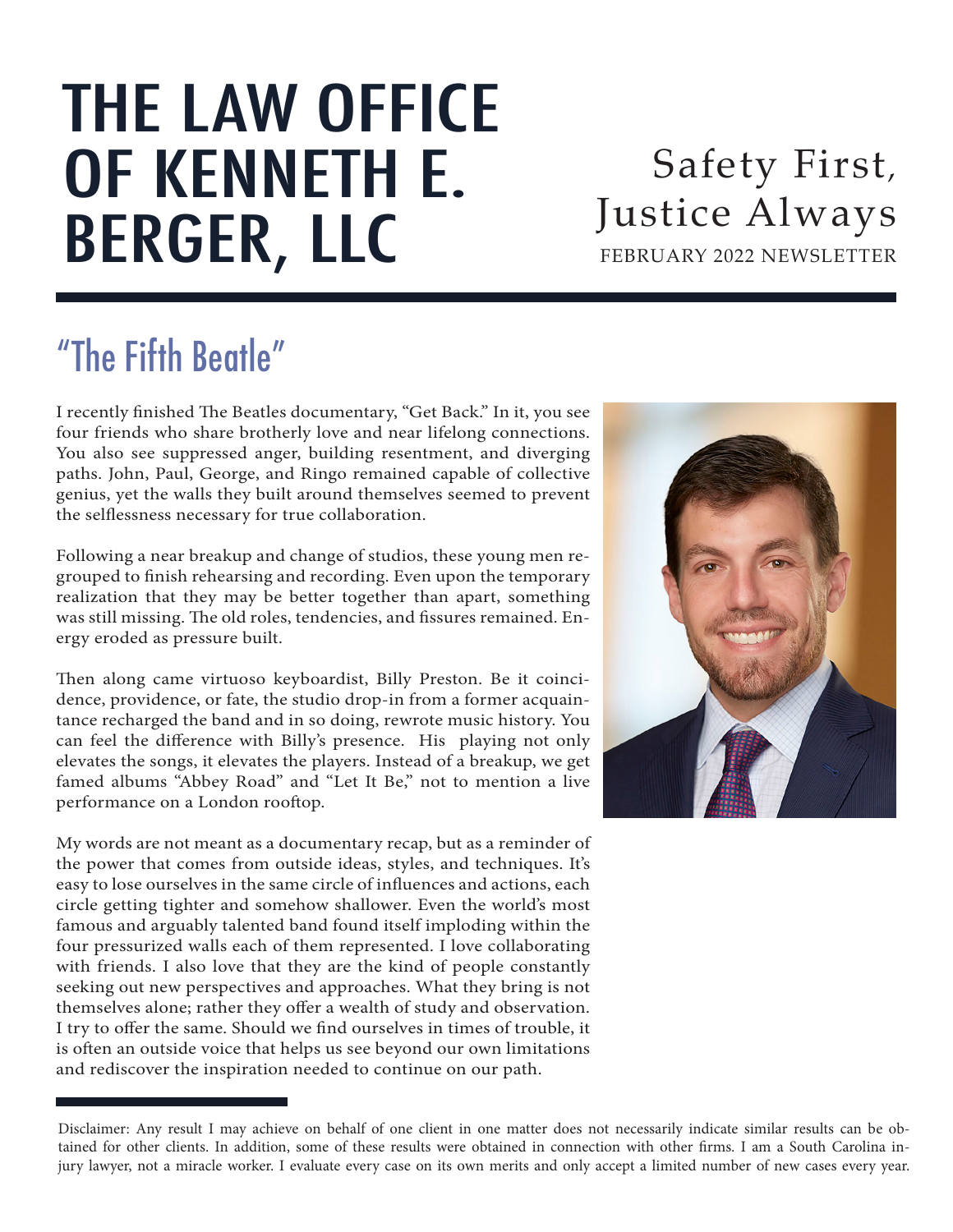# For Referring Attorneys

If you are one of our many referring attorneys, we want to thank you for allowing us to serve. Your trust means a great deal.

We seek to strengthen your relationship with the client by providing him/her with a great experience, as well as a great result. Additionally, we always make it a point to emphasize that you are truly the person to thank, as it was your good judgment that allowed us to take part in their representation.

If questions arise in the coming month concerning a life-changing injury or wrongful death case, we are here to help. From simply answering your questions to being associated on or referred the case, please let us know what we can do to benefit you and the client. Likewise, if you have a potential client call us directly, be sure to have him/her say who made the referral so we know who to thank.

To discuss anything from litigation tactics to our core values, call us at (803) 790-2800 or email kberger@bergerlawsc.com.

# Inspiration from Fripp Island

Attorney Joel Hughes

The year my son Cohen was born, my wife and I vacationed with our 2-month-old in Fripp Island for the first time. Since that summer, we routinely go back to Fripp at least once a year, with our dogs, other friends, and families. Vast amounts of wildlife, remote and natural conditions, and golf cart rides are often the highlights of Fripp for many people, but for me, it is the large beaches with plenty of space to run, bike, and play sports with my family.

On January 1, 2022, I sat on the beach with my family and dug my toes in the sand. I closed my eyes and listened to the waves, and I watched my children boogie board in the chilly water. I felt at peace with where I was, but I also felt true inspiration. Energized by my time with my family, I began to think of the many clients I have that could use that extra effort from me this year to push their case toward resolution, by trial or by settlement.

I pondered how we can sit in the tidal pools and have just enough water to splash, just enough mud to build a drip castle, just enough minnows to chase with our



small nets. Or, we can go out in the ocean, feel the adrenaline of catching the big waves, search for starfish and sand dollars, and cast our rods past the break for sharks and tarpon.

In 2022, I plan to take the inspiration I found at Fripp Island and instill it into my work and family life. If I see you at the office, in court, or on the beach this summer, I hope you are also inspired to be your best self in 2022 and beyond.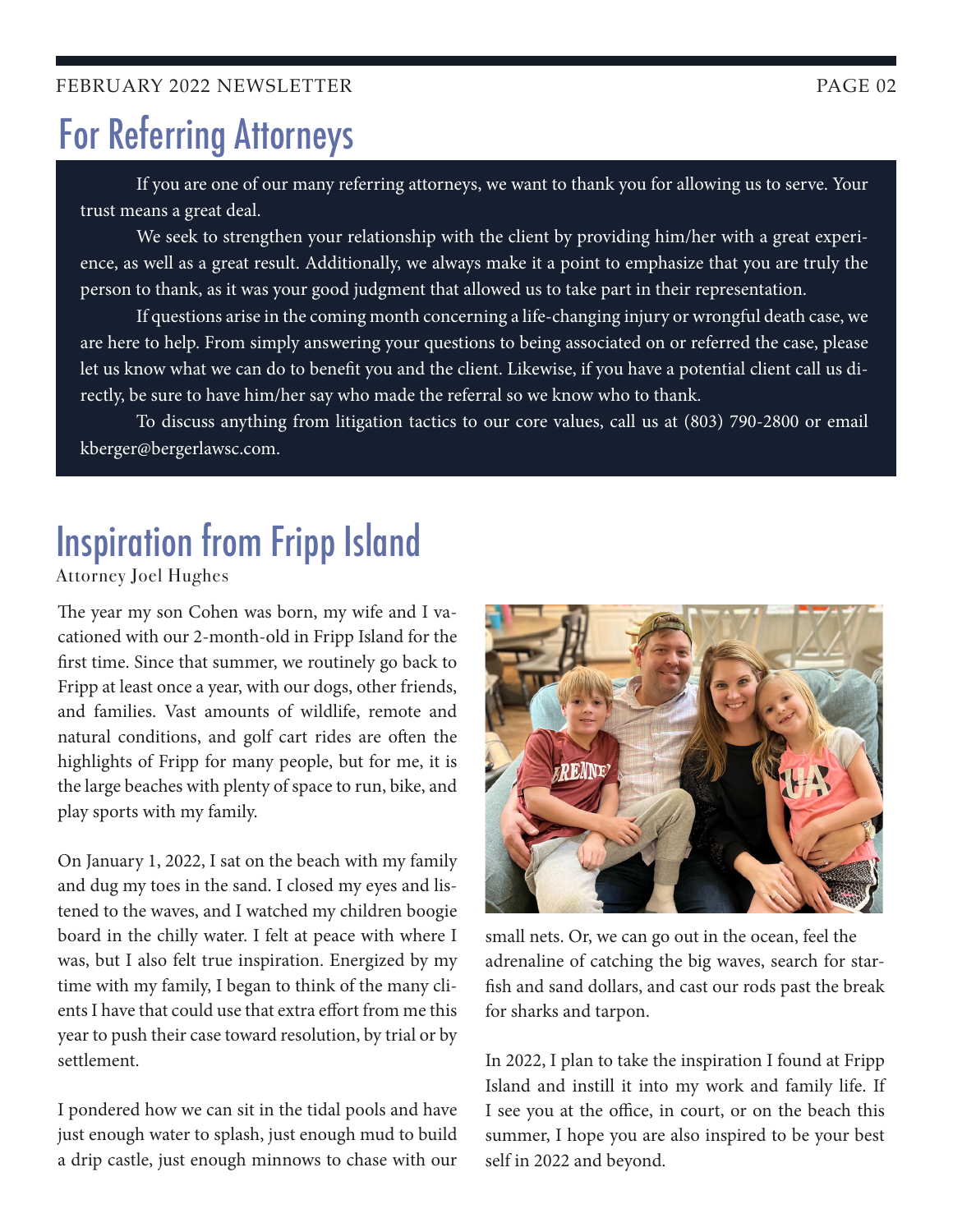#### FEBRUARY 2022 NEWSLETTER FEBRUARY 2022 NEWSLETTER

## Firm Snapshot

#### 11 Years of Serving South Carolina

January 3, 2022, marked our 11th year as a law firm here in South Carolina. What started as a one-room office with a single employee has grown into a firm with two office locations and a team of 11, all dedicated to uncovering the human story behind our clients' cases and working to help them seek life-changing results for life-changing injuries.

As we enter this new year of service, we are challenging ourselves to become an even stronger legal team, increase our charitable giving, and most importantly remain steadfast advocates for our clients.



## The Practice of Law Medical Bills: They're Nothing Special

Ask most personal injury lawyers – plaintiff or defense – about a case and you are almost certain to hear about medical bills. Like Pavlov's dog, we have been trained to mention "medical specials" when discussing the value of a case. I presume the insurance industry originally served as Pavlov, though at this point it is the bar itself. While I recognize that in certain instances, medical bills play a role, I believe they are often the least significant or meaningful form of damages.

Non-lawyers understand this point intuitively. For instance, if your next-door neighbor got in a wreck, the non-lawyers' first, second, third, or even fourteenth question is not, "What are the medical specials?" In fact, there is nothing special about bills. What is special is the human being. We care if they are hurt, what they will have to go through, how long they will be less than 100%, and how it will impact their life. Any concern we have regarding medical bills is in relation to whether the person can pay them and how much stress will be brought on by the additional financial burden.

The notion that we ought to measure the harm to a human being primarily in relation to their medical expenses is artificial at best. It is a fraud that was perpetrated upon the legal system and is now perpetuated by lawyers themselves. Like so many other behaviors, we are not responsible for it until we are aware of it. I hope this is the first, next, or final step toward full awareness so that we may all, no matter the side of the aisle, begin viewing human beings and their damages through the full prism of non-economic and economic harm alike, with emphasis and value placed on those assets that were most damaged.